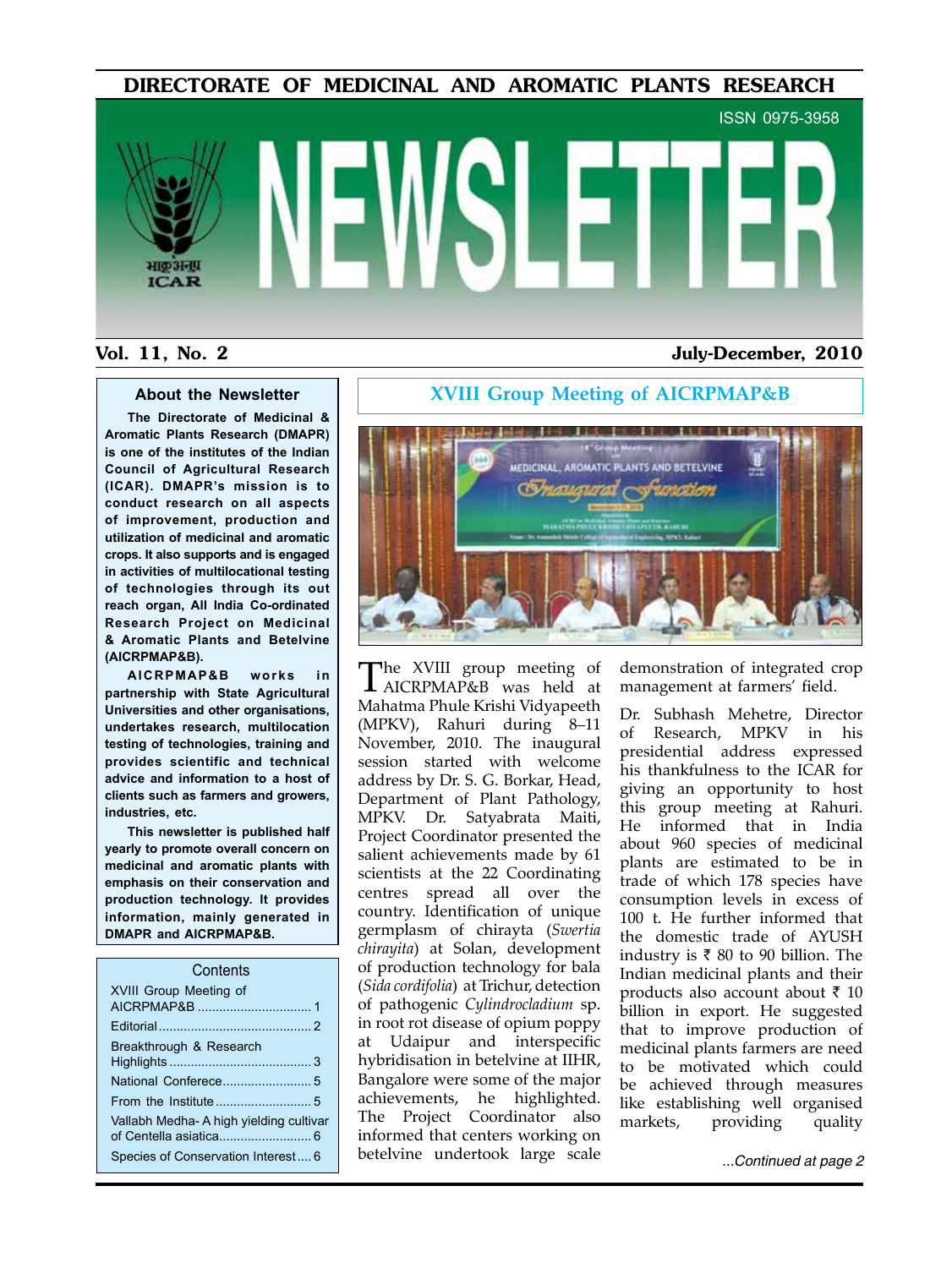## **Editorial**

*Forest is vital for the survival of any living being. Forests cover 31% of total land area; 30% of forests are used for production of wood and non-wood products; Trade in forest products was estimated at \$327 billion in 2004; Primary forests account for 36% of forest area.*

*2011 has been declared as International Year of Forests by the United Nations. A logo has been designed to convey the theme of "Forests for People" signifying the central role of people in the sustainable management, conservation and sustainable development of our world's forests. The iconographic elements in the design depict some of the multiple values of forests and the need for a 360º perspective: forests provide shelter to people and habitat to biodiversity; are a source of food, medicine and clean water; and play a crucial role in maintaining a stable global climate and environment. All of these elements taken together spread the message that forests are vital to the survival and well being of all creatures including human being everywhere, all 7 billion of us.*

*Environmental experts and world leaders are of the opinion that sustainable management of forests is in the interest of human development as the United Nations Forum on Forests began International Year of Forests, 2011. People-centred forestry and financing are the need for forest communities. It is the time to realize the full potential of forests - for sustainable development, economic stability, the fight against poverty and health related problems and our efforts to ensure future prosperity for all.* 

*We have to eradicate poverty, but not the forests, the International Year, hence aim to raise awareness of the importance and methods of forest management, conservation and development of all types of forests in the interest of sustainable development, poverty reduction and maintaining a breathable atmosphere.*

*Ms. Maathai, Nobel Laureate and United Nations Messenger of Peace for Environment and Climate Change, said human civilization had always been intertwined with trees. Forests were the bedrock of biodiversity, providing many environmental services, she stressed, warning that the loss of their resources threatened the peace.*

*Describing sustainability as "the mother of all other Millennium Development Goals", she said that improving income in the short term through destructive logging, charcoal-burning, settlement and agricultural conversion only exacerbated long-term financial and economic challenges with the onset of natural disasters and the loss of resources. "The gods are not to blame," she emphasized. "Many disasters are man-made and preventable. Governments have a responsibility to ensure that the ecological services provided by trees and forests are available for the common good of all communities, including future generations."*

*Forest farming is now considered to be the best approach for the livelihood of millions in most of the developed countries. In forest farming , there are two principle approaches; first is to intensively grow plants in beds, commonly referred to woodscultivated approach; other system is to sow seed or planting propagules (rhizomes, tubers, bulbs, etc.) in a manner that attempts to imitate wild conditions, known as wild-simulated approach. In short, the woods-cultivated approach requires more labour and farm implements and equipments because it involves intensive production techniques, such as, use of raised beds, fertilizers and pesticides. The wild-simulated approach, conversely, follows a less-intensive strategy that may involve nothing more than the planting of seed, seedlings or vegetative propagules. In India 90 percent of medicinal plants requirement to industry is met with supply from the forests.* 

*It is becoming more and more clear now that to increase adoption of forest farming of medicinal plants, profitability must be increased. The following strategies may be adopted to increase profitability: (1) reduction in production costs; (2) an increase in per unit area yield ; (3) an appreciation of the true cost of production in the marketplace (perhaps through certification); and/or (4) by persuading niche markets by forest farmers.* 

*Lets start the international year with awareness programme with a slogan "Protect Forest or Breathe your last".*

*Jai Hind!*

Satyabrata Maiti

#### *...Continued from page 1*

planting materials and agro-techniques, etc.

Scientists from the participating centres presented their experimental results during three days of deliberations in four different technical sessions. Technical programmes for the next year were formulated after thorough discussions.

The plenary session was held on 11 November under the chairmanship of Dr. Vijay Mehta, VC, MPKV. Reports of all the technical sessions were presented and approved after thorough discussion. The chairman released a new variety of *Centella asiatica* "**Vallabh Medha"** for general cultivation and congratulated the team who developed it. He also released the hand out of "Vallabh Medha". In the end of the session, Dr. S. Maiti felicitated the chairman and cochairman of the technical sessions by presenting memento. The programme came to an end with the vote of thanks proposed by him.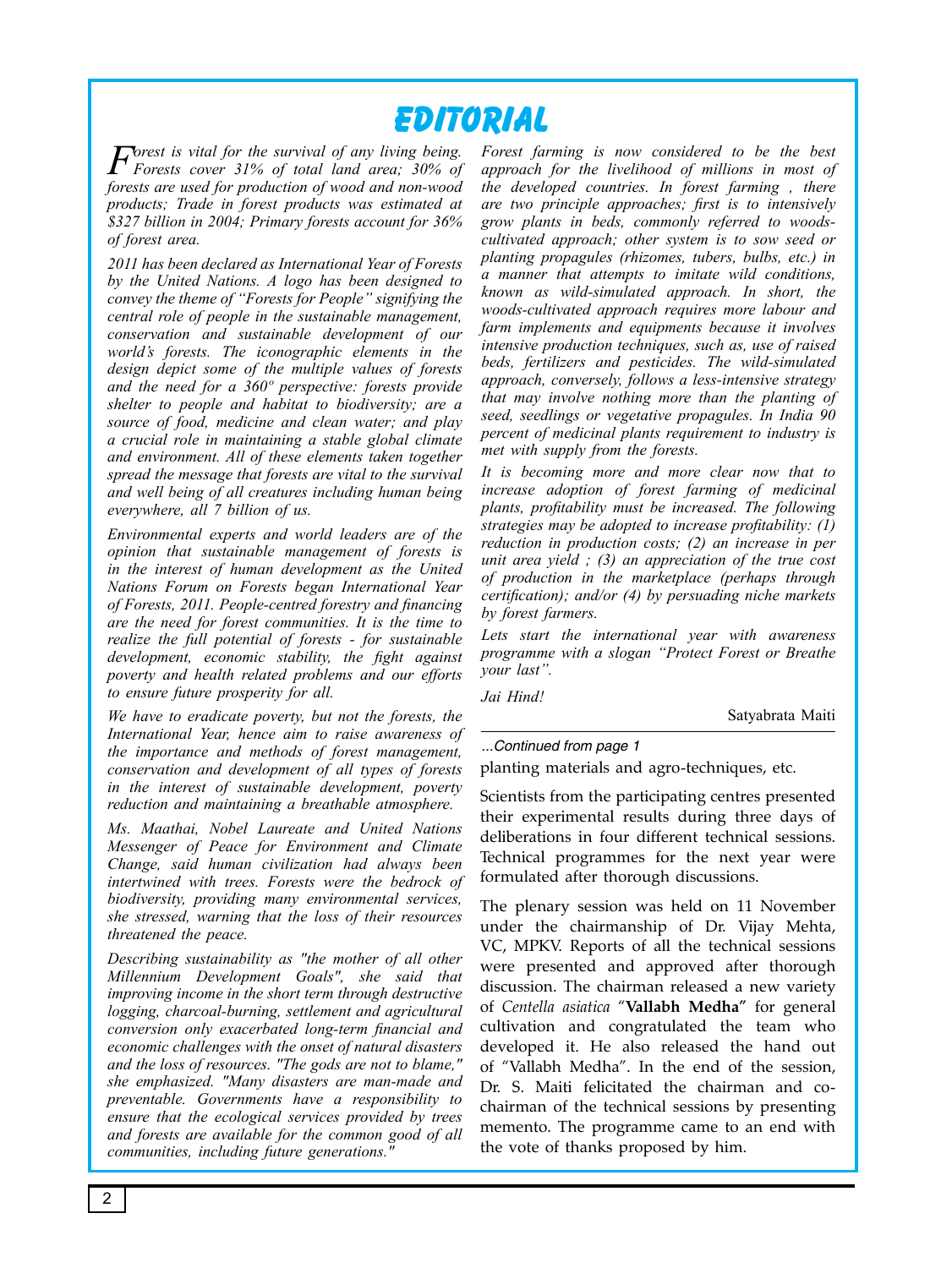## **Breakthrough & Research Highlights**

#### **Distinct and stable leaf colour mutants of Isabgol identified**

**I**sabgol (Plantago ovata) is an important medicinal plant sabgol (*Plantago ovata*) is an mainly used as laxative world wide and India is the sole exporter of this crop to the world market. It is cultivated in arid and semi-arid regions of Gujarat, Rajasthan and parts of M.P as winter season crop. Variability in this crop is said to be limited owing to narrow genetic pool in our country. Hence, the attempts were made at DMAPR to create additional genetic variability through mutation breeding using chemical mutagens (diethyl sulphate, ethyl methane sulphonate and colchicine). Variety GI-2 was used for the study. Mutants differing in phenotypic

#### **Interspecific hybridisation in betelvine**

Betelvine (*Piper betle*) is an important cash crop of eastern and southern India. Betel leaves are used for chewing purpose and also as folk medicine. Indian betel leaves are also being exported. The crop generates job opportunities for large number of people. However, it suffers from devastating diseases like *Phytophthora* foot rot, against which no resistance is known. Hence, attempt was made at IIHR, Bangalore to use other *Piper* species for hybridisation to incorporate resistance gene(s). Five betelvine lines were used as female parents while *P. hamiltonii* (Awni pan) and *P. colubrinum* (Brazilian thippali) were male parents. Pollen viability in *P. hamiltonii* was 85–92% and it ranged between 90% and 95% in *P. colubrinum*. Though two female lines viz., Halisahar sanchi and SGM1 did not set fruit when pollinated by *P. colubrinum*, line Simarali bhabna local produced nodular fruits. However, these did



*Leaves of DPO 401, DPO 402, DPO 356 and DPO 296*

not mature and dropped early. On the other hand, two betelvine lines, Simrali bhabna and Bangla nagma recorded 80% fruit set. Nodular fruits of 4.5–6.5 cm length matured in 97–114 days. The fruits contained 17–40 seeds. Such seeds showed 58–70% germination and these hybrid seedlings are now being maintained under polyhouse conditions for further investigation.

#### **Peeling performance of safed musli fleshy roots**

Safed musli (*Chlorophytum borivilianum*) is used against general debility. Sapogenin in the fleshy root is responsible for its medicinal properties. The species is grown as a kharif crop and harvested after senescence. Fleshy root is peeled and dried before marketing. Peeling requires lots of investment in labour. However, at DMAPR it was observed that at certain period of crop growth peeling became easy. Hence, systematic work on this aspect was carried out to know the reason of such behaviour. The crop was

characters were identified from segregating generation of M<sub>2</sub> onwards. These plants were maintained through selfing and repeated selection from the next generation. In M<sub>4</sub> generation some mutants were identified differing in leaf colour. Plants showed variations in leaf colour between golden yellow (DPO 296) to dark green (DPO 401). Intermediates showing yellowish leaf (DPO 356) and light green leaf (DPO 402) were also identified. These characters were found stable under Anand conditions and will be confirmed over different locations. Easily identifiable leaf colour characters can be used as one of the DUS characters for future isabgol varieties.

harvested between 90 and 240 days after planting (DAP). It was found that peeling was difficult when crop was harvested at early stage (90-120 days). Hence, it was more time consuming. With the increase in crop age, fleshy roots became more amenable to peeling while it again turned difficult after 6 months onwards after planting. Minimum peeling time was taken when harvesting was done between 120–165 DAP. Anatomical investigations showed that during 90 to 105



*Cross sectional views of Safed musli fleshy roots at (A) 90, (B) 120, (C) 165 and (D) 180 DAP.*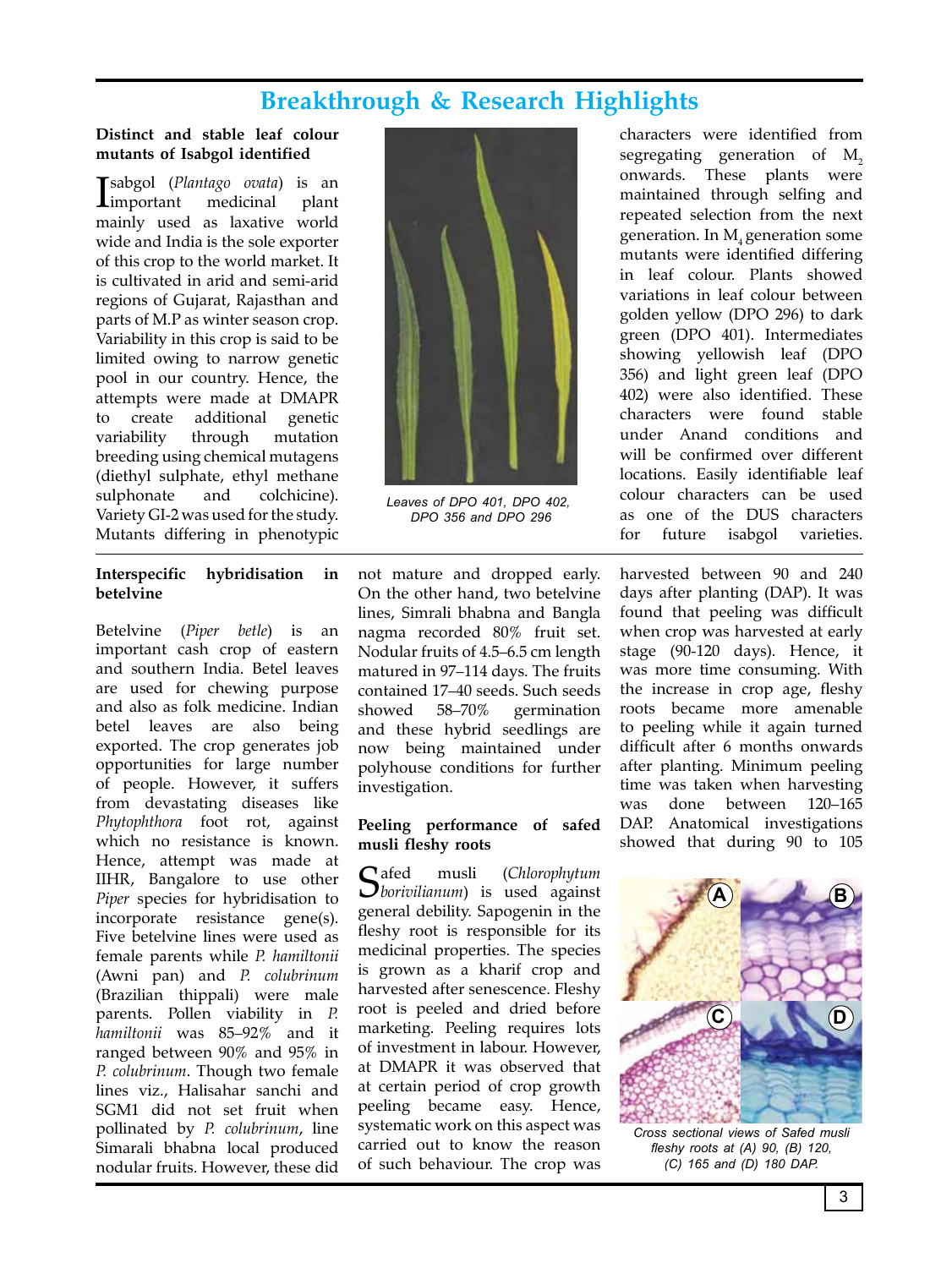DAP epidermis was single layered with tight adherence with the cortex tissues. This made the peeling of root difficult. After that, development of phelloderm layer was observed. Initially it was 1-2 layers thick which, further increased to 2-3 layers by 120 DAP. This time peeling was possible with less effort. But as the phelloderm increased to 4-7 layers, during the period of 135 to 165 DAP, peeling was very easy. At this time contact between cortex and thin walled epidermal tissues became very loose. Hence, the peeling material consisted of epidermis and layer of periderm. During this period, sometimes removal of periderm was also achieved while washing the fleshy roots. Lignification of epidermal cells was seen in the roots harvested at 165 DAP onwards. This required slightly increased efforts for peeling and peeling time started increasing. In fleshy roots harvested at 180 DAP, cells in the periderm layer became oblique due to internal pressure created by the parenchymatous cells of cortex toward the epidermis layer due to root axis growth. This lead to more attachment of cortex cells with phelloderm layers. Further in 240 days lignifications of epidermis and phelloderm layers were seen. This resulted more difficulty in peeling of roots.

#### **Little leaf of mamejo**

Mamejo (*Enicostemma axillaris*) is a perennial herb distributed throughout most part of India to an altitude of about 450 m. The plant is very bitter and is used as an anthelmintic in *Ayurveda*. The shade dried whole plant is also having cooling, tonic, stomachic and laxative properties and is also used in the treatment of diabetes. The bitter principle which is responsible for its therapeutic action includes, glucosides, swertimarine,



*Infected and healthy plants of Mamejo*

alkaloids, ophelic acid and tannins. The plant is usually collected from the wild. But, based on the demand by the specific industry, its cultivation was initiated at DMAPR. A little leaf disease was observed to affect the crop. The diseased plants were shorter in height and appeared bushy due to more branching. The leaves became small in size, internode length reduced and flowers started turning to vegetative structures. Fresh and dry weights of the affected plants were higher than the normal ones. However, active ingredient in the dried herbage was 20–50% lower due to disease as compared to healthy. Thin cross sections of the leaf and young stem showed yellow fluorescence at the phloem regions when treated with Diene's stain. Symptomatic leaves resulted an amplicon of  $~1500$  bp size with phytoplasma specific primers in the PCR. Thus, confirming association of phytoplasma with the little leaf disease of mamejo. The affected plants often died after 2–3 months and failed to establish if used as root cutting for propagation purpose.

| High         | fruit | producing |
|--------------|-------|-----------|
| madhunashini |       | genotypes |
| identified   |       |           |

Madhunasini (*Gymnema sylvestre*) belongs to the family Apocynaceae is used for the treatment of diabetes in various parts of the world. Leaf extracts of this plant has been shown to reduce serum glucose level and improve glucose tolerance in clinical studies. The heavy demand for this crop in medicinal sector leads to over harvest from its wild source. Hence, systematic cultivation is needed. The plant is usually propagated through seeds and rooted cuttings. Genetic variability of *G. sylvestre* was collected from various agro-climatic regions of India and are being evaluated for morphological and chemotypic variations at DMAPR. Out of 34 accessions tested, 3 accessions viz., DGS 20, DGS 22 and DGS 23 produced profuse fruits (1.5 years old plants) as compared to the



*High and normal fruit bearing Madhunashini*

other accessions. These accessions were collected from Eastern Ghats (Andhra Pradesh). The number of fruits per plant was 1009, 1259 and 1469 in DGS 20, DGS 22 and DGS 23, respectively with 8-12 seeds per fruit. Since the propagation of *G. sylvestre* through stem cutting is difficult due to poor rooting success, seeds are preferred source of multiplication. These accessions are suitable for multiplication through seeds.

#### **2011 12011 12011 12011 12011 12011 12011 12011 12011 12011 12011 12011 12011 12011 12011 12011 12011 12011 120**

- **• Will be celebrated as International Year of Chemistry as jointly declared by UNESCO and IUPAC. The theme of IYC 2011 is "Chemistry-Our life, our future".**
- **• Will be celebrated as International Year of Forestry as declared by UN on the theme "Forest for the People".**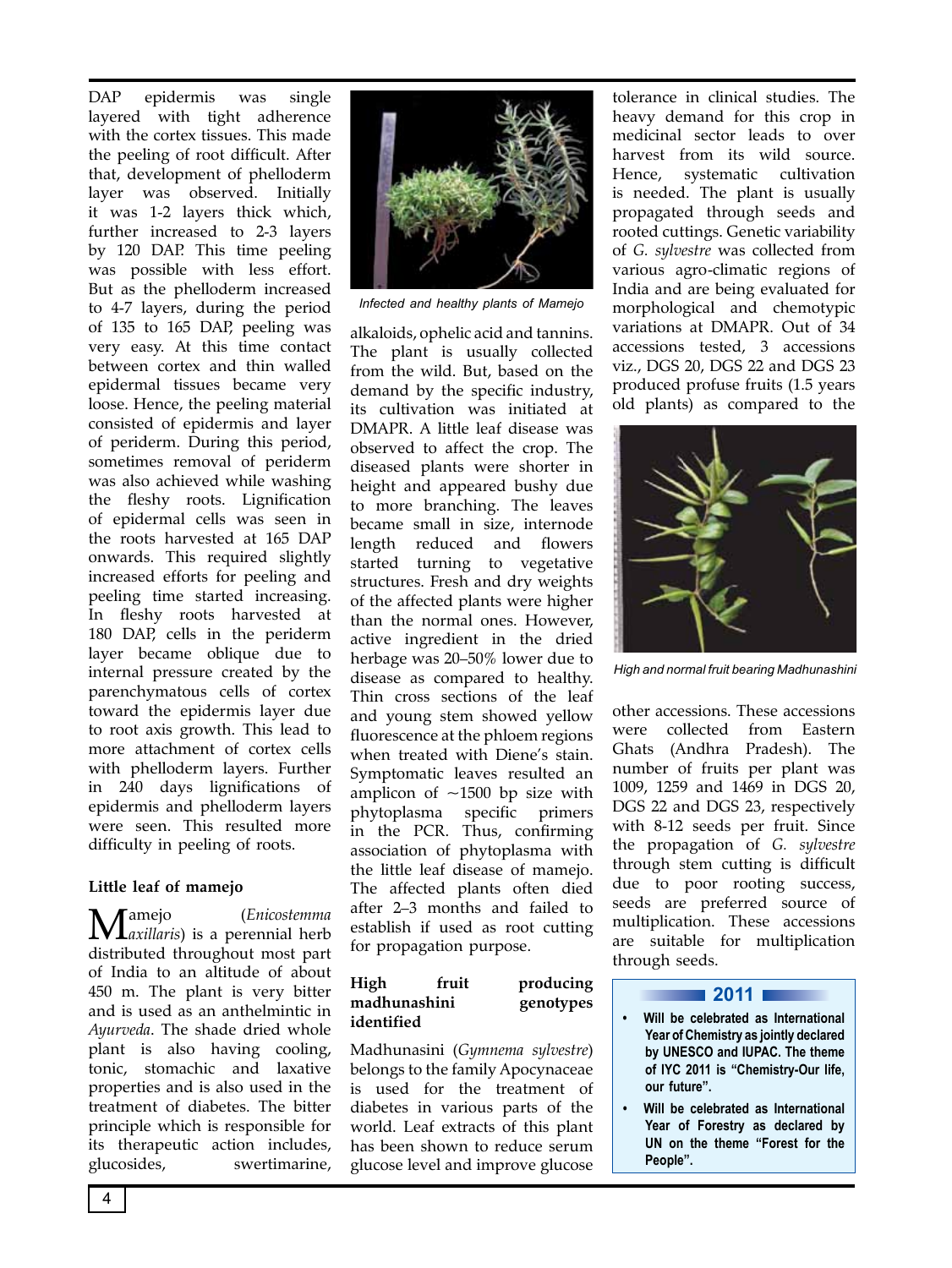#### **National Conference on Biodiversity of Medicinal and Aromatic Plants**



National conference on "Biodiversity of Medicinal and Aromatic Plants: Collection, Characterization and Utilization" was held during 24-25 November, 2010 at Anand Agricultural University, Anand. The conference was organised by Medicinal and Aromatic Plants Association of India in association with DMAPR, Anand and AAU, Anand. Dr. C. L. Patel, Chairman, Charutar Vidya Mandal, was chief guest of the inaugural session. At the out set, Dr. Satyabrata Maiti, President, MAPAI and Director, DMAPR welcomed the dignitaries and explained the theme of the conference. He

#### **Institute Management Committee meeting**

The 21<sup>st</sup> IMC meeting was held<br>
on 9 August, 2010 at DMAPR under the chairmanship of Dr. S. Maiti, Director, DMAPR. At the out set chairman welcomed all the members – Dr. A. M. Sheikh, Dean, Faculty of Agriculture, AAU, Anand; Dr. K. G. Patel, Dy. Director Horticulture, Gandhinagar; Dr. Guru Raja Rao, J.D., CSSRI(RS), Bharuch; Dr. R. S. Kurothe, Head, CSWRTI(RC), Vasad; Sh. Rajnish Awasthi, Invitee, Sh. Mangal Singh, AFAO, DMAPR and Sh. R. T. Thakar, AAO, DMAPR. He, then presented a brief report of the progress made by the institute. Sh. Thakar presented ATR of the last meeting. Committee members discussed about different agenda items of the meeting and reviewed the various research and developmental activities of the institute.

mentioned that, the year 2010 was declared as international year of biodiversity by the UN. To highlight the issues related with the biodiversity of MAP, the conference was organised. Dr. C. L. Patel emphasised the need for proper documentation of the MAP. He also highlighted the utility of traditional medicines in modern era. Dr. A. R. Pathak, guest of honour and Vice Chancellor, Navsari Agricultural University mentioned the use of proper package of practices for harnessing optimum potential of MAP. He also stressed the need of adoption of post-harvest technologies for quality MAP. Dr.

### **From the Institute**

#### **New Colleagues**

Dr. Vandana Joshi, Pr. Scientist (Economic Botany) on 24.7.10 Sh. Raghuraj Singh, Scientist

(Farm Machinery and Power) on 27.8.10

Sh. R. P. Meena, Scientist (Plant Pathology) on 16.9.10

Dr. Satyanshu Kumar, Pr. Scientist (Organic Chemistry) on 8.10.10

#### **Transfer**

Dr. V. Baskaran, Scientist (Horticulture) transferred on selection to CARI, Port Blair on 31.12.10

#### **Promotion**

Sh. S.S. Patelia, promoted to Private Secretary to the Director w.e.f. 9.9.10

Sh. K. Raghunadhan, promoted to AAO w.e.f. 14.9.10

Sh. S.U. Vyas promoted to Sr. Clerk w.e.f. 17.9.10

Smt. R. J. Vasava promoted to

A. M. Sheikh, Vice Chancellor, AAU, Anand, in his presidential address mentioned about the conservation and characterisation need of the traditional MAP. The session ended with the vote of thanks proposed by Dr. V. S. Rana, Secretary, MAPAI and Sr. Scientist, DMAPR. During the two days of deliberations, participants from different parts of the country presented their work in four different technical sessions viz., (i) Biodiversity: distribution and collection; (ii) Biodiversity: characterisation and conservation; (iii) Biodiversity: utilisation and (iv) Biodiversity: policy issues. Two progressive farmers, Sh. Bhaskarbhai Patel and Sh. Mahobat Singh were also felicitated during the conference for their effort towards conservation of MAP. The meeting ended with the plenary session with a demand from the participants to make this conference an annual event for the MAPAI activities.

Assistant w.e.f. 26.10.10

Sh. N. J. Ganatra promoted to Assistant w.e.f. 26.10.10

#### **List of distinguished visitors**

- • Prof. M. C. Varshneya, Former VC, AAU, Anand on 23.7.2010
- Dr. S. Ganeshan, Former Director, TBGRI on 24.7.2010
- • Dr. Guru Raja Rao, JD, CSSRI (RS), Bharuch on 9.8.2010
- Dr. A. R. Pathak, VC, Navsari Agricultural University, Navsari on 4.9.2010
- Dr. B. Venkateswarlu, Director, CRIDA, Hyderabad on 22.9.2010
- Ms. Avantika Singh, IAS, District Development Officer, Anand on 24.9.2010
- Dr. C. D. Mayee, Chairman, ASRB, New Delhi on 14.12.2010
- Dr. M. M. Anandaraj, Project Coordinator, AICRP on Spices, IISR, Calicut on 14.12.2010
- Dr. Manjit Singh, Director, Directorate on Mushroom Research, Solan on 14.12.2010